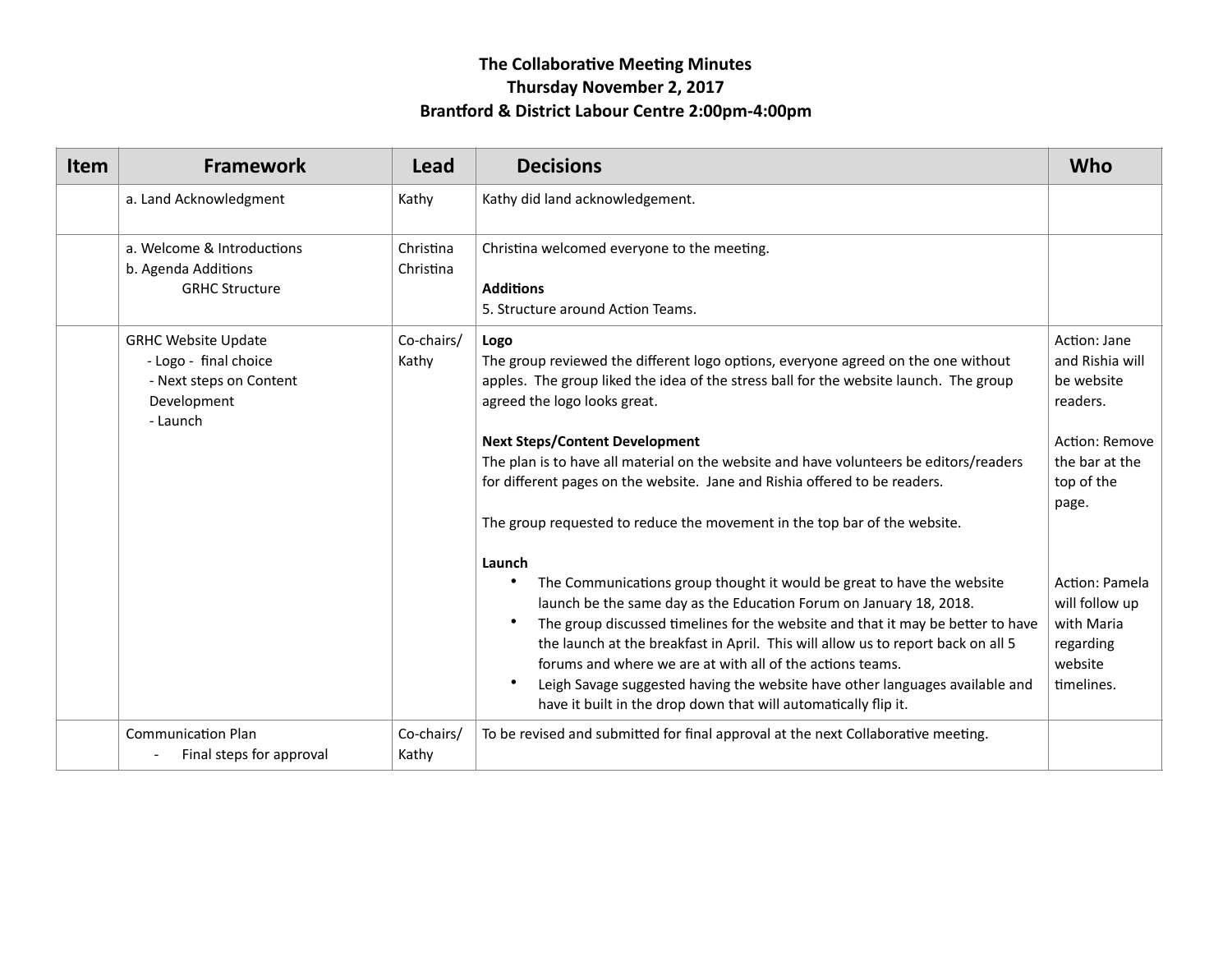| Community Engagement/Development<br>-Meeting held Wed., Nov 1st<br>-Recommendations | Kathy | Terms of Reference $-$ a work in progress:<br>The team came to an agreement of what community engagement is. They are<br>looking at the range that was first published by the International Association for<br>Public Participation. City of Brantford developed a report on Community<br>Engagement that includes this CE Continuum as well.<br>The 4 principles from our GRHC Vision Tree have started to be implemented.<br>To support our priority limbs and our connector for all of the action teams. We<br>need to sustain the momentum in the community.                                                                                                                                                                                                                                                                                                                                                                                                                                                                                                                                                                                                                                                                                                                                                                                                                          | Action: Add<br>Leigh to the<br>Community<br>Engagement<br>group.                      |
|-------------------------------------------------------------------------------------|-------|-------------------------------------------------------------------------------------------------------------------------------------------------------------------------------------------------------------------------------------------------------------------------------------------------------------------------------------------------------------------------------------------------------------------------------------------------------------------------------------------------------------------------------------------------------------------------------------------------------------------------------------------------------------------------------------------------------------------------------------------------------------------------------------------------------------------------------------------------------------------------------------------------------------------------------------------------------------------------------------------------------------------------------------------------------------------------------------------------------------------------------------------------------------------------------------------------------------------------------------------------------------------------------------------------------------------------------------------------------------------------------------------|---------------------------------------------------------------------------------------|
|                                                                                     |       | <b>Priority Action Tables and Project Action Teams:</b><br>We have 1 Priority Action Table: the Food Systems Coalition. We have projects<br>that are emerging from the Food Forum. The Pop-up Market is a good example<br>of an Project Action Team<br>Our intention is to develop Priority Action Tables to reduce silos between GRHC<br>'actions' and existing community projects/committees and networks, but we<br>don't want extra tables.<br>We are here to create an overarching infrastructure to maintain ongoing<br>engagement and sustainability over the long term. The task for the<br>Collaborative is to determine what the infrastructure is and how to encourage<br>volunteers to keep it going.<br>Transferring leadership to the community is the next step for our collaborative.<br>However, it is not fair to encourage groups to start something and then leave<br>them with no backbone support. We do need the community to take<br>ownership and build capacity. So, we need to discuss that support and see how<br>this will fit into our structure. Do we have a formula that we use to reduce silos<br>and how do we measure this.<br>Michelle from Career Link said they always have job seekers are looking for<br>volunteer opportunities. We could have contact us larger on the website and<br>possibly have this connected to the Career Link Website. | Action: Have<br>Michelle from<br>career link help<br>with volunteer<br>opportunities. |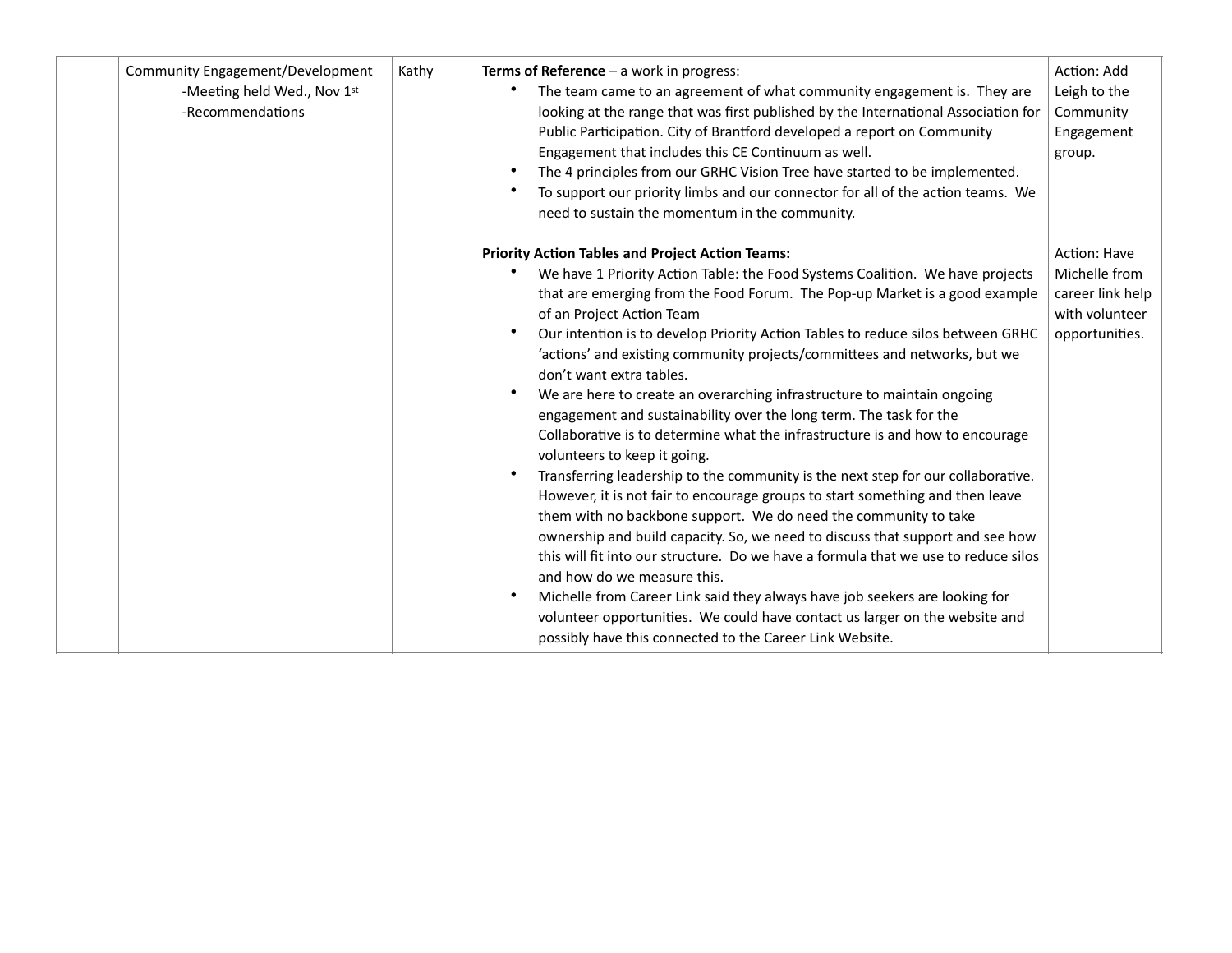### GRHC Forum Update & Upcoming

#### Forums

- A. Food Security
- B. Active Living
- C. Prosperity
- D. Health Systems Forum
- E. Education
	- a. follow up meetings
	- b. structure

#### Pamela **Food Security**

Pamela updated the group that food has 4 action teams. Rishia and other volunteers had great success and that is fantastic. The group is meeting to work out the next steps and how they can figure out how to sustain it.

## **Policy = Food Charter**

Surveys were sent out to identify what the communities needs are. So fa, we received 92 surveys back indicating what the community is expecting to see in a Food Charter.

## **Food Access**

Was not specific enough as it is so broad. Access and Markets are cross-connected. They have talked about what it would look like to expand the good food box. The food bank is assessing that internally and how that will look for them.

# **Food Education**

The food education groups have been put on hold. They are hoping to do a food fair, and incorporate a variety of vendors with different information, education, cooking, and recipes. The emphasis is focused on education. The next step is to see what the community wants.

Pamela is going to Stratford to get information about their model and what worked for them. This will hopefully help us determine how it could work in Brant. The audience would be geared to children, youth and families, but no real specific ages as we want to welcome anyone who wants to attend.

# **Active Living**

Risky play and active crawl is working together and touching 2 different topics. Under evergreen they have nature play grounds at community parks and it is entirely child lead. There is a facilitator there but playing in the environment that they are in. Hoping to bring this to our community. They also do train the trainer which would help with cost.

- It was suggested that maybe some of the soccer organizations would like to jump on board for Active Living.
- Brant Waterways was at the table, maybe we see if they will jump on board and possibly use their parks for risky park crawl.

**Prosperity Action** Teams include income, housing and safe neighbourhoods. Meetings will be next week.

**Health Systems Forum** is scheduled for November 22<sup>nd</sup> and Kathy informed us that the topics have switched a bit.

**Educa+on Forum**, scheduled for January 22nd, 2018 will link in to Graduate Branford,

Action: Add

Lori to